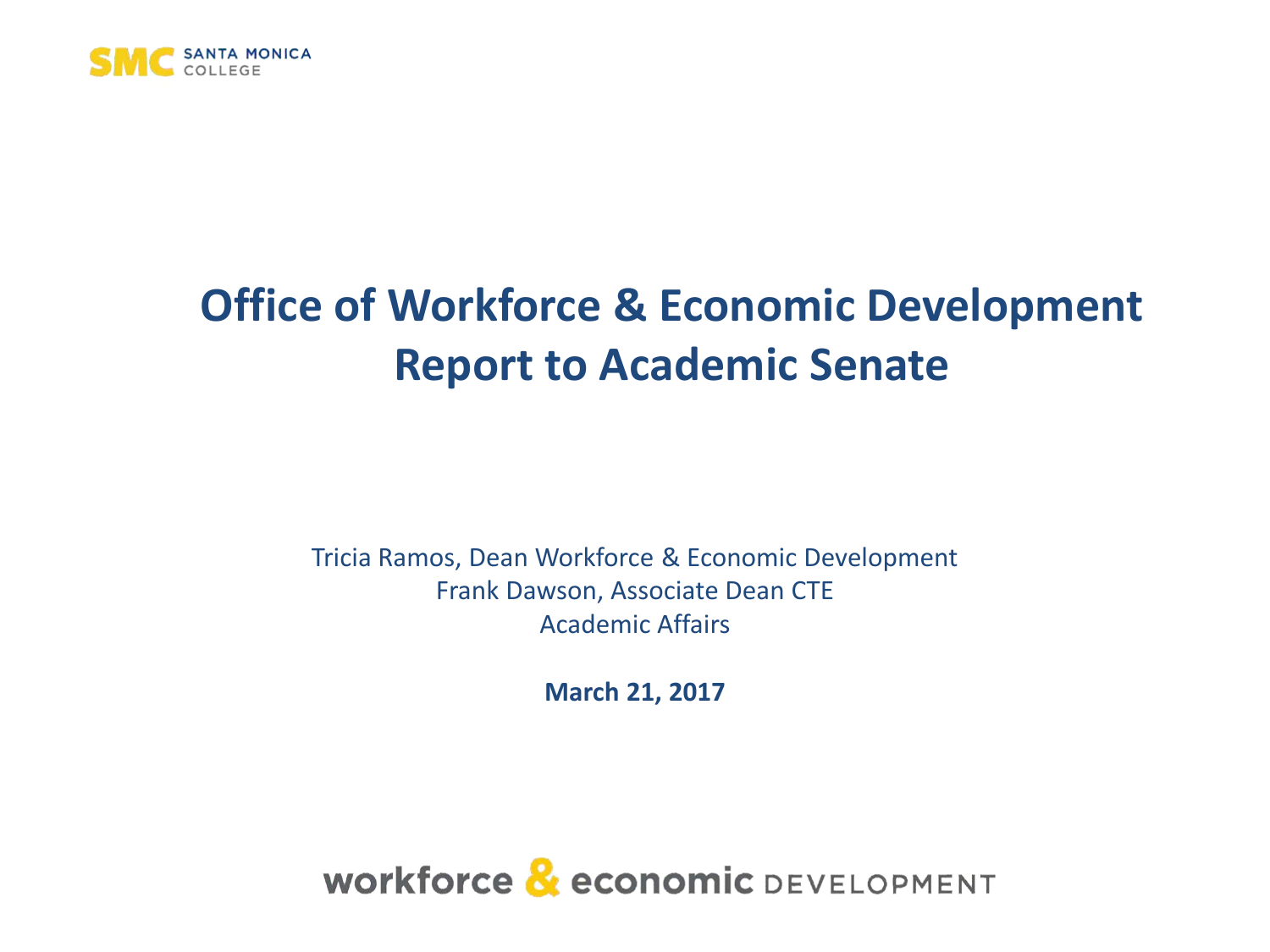

#### AGENDA

- Strong Workforce Funding Formula and Allocations
- Local Share
- Regional Share
- Academic Senate CTE Committee & Funding **Decisions**
- How SMC is Strengthening CTE Programs with SWP
- Metrics, Metrics, Metrics

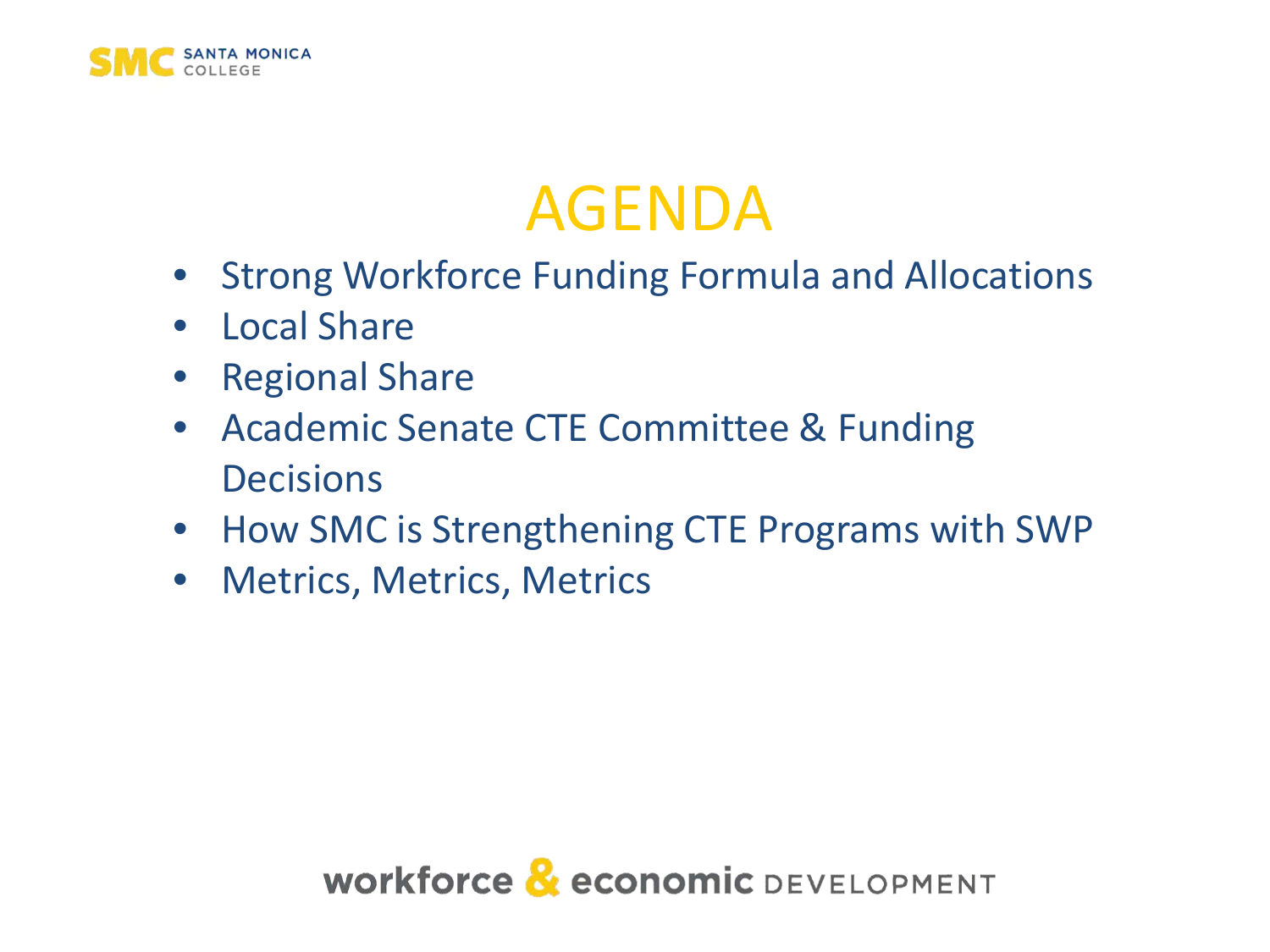

### SWP FUNDING FORMULA

- CCCC Doing What Matters Timeline
- [25 Strong Workforce Taskforce Recommendations](http://doingwhatmatters.cccco.edu/portals/6/docs/sw/2016_11 Workforce_Task_Force_Implementation Recommendations Version 1.pdf)
- 200 Million New Funding for CTE
- [60% Local Share](http://doingwhatmatters.cccco.edu/portals/6/docs/sw/Strong Workforce Program Allocation for 2016-17.pdf)
- 40% Regional Share

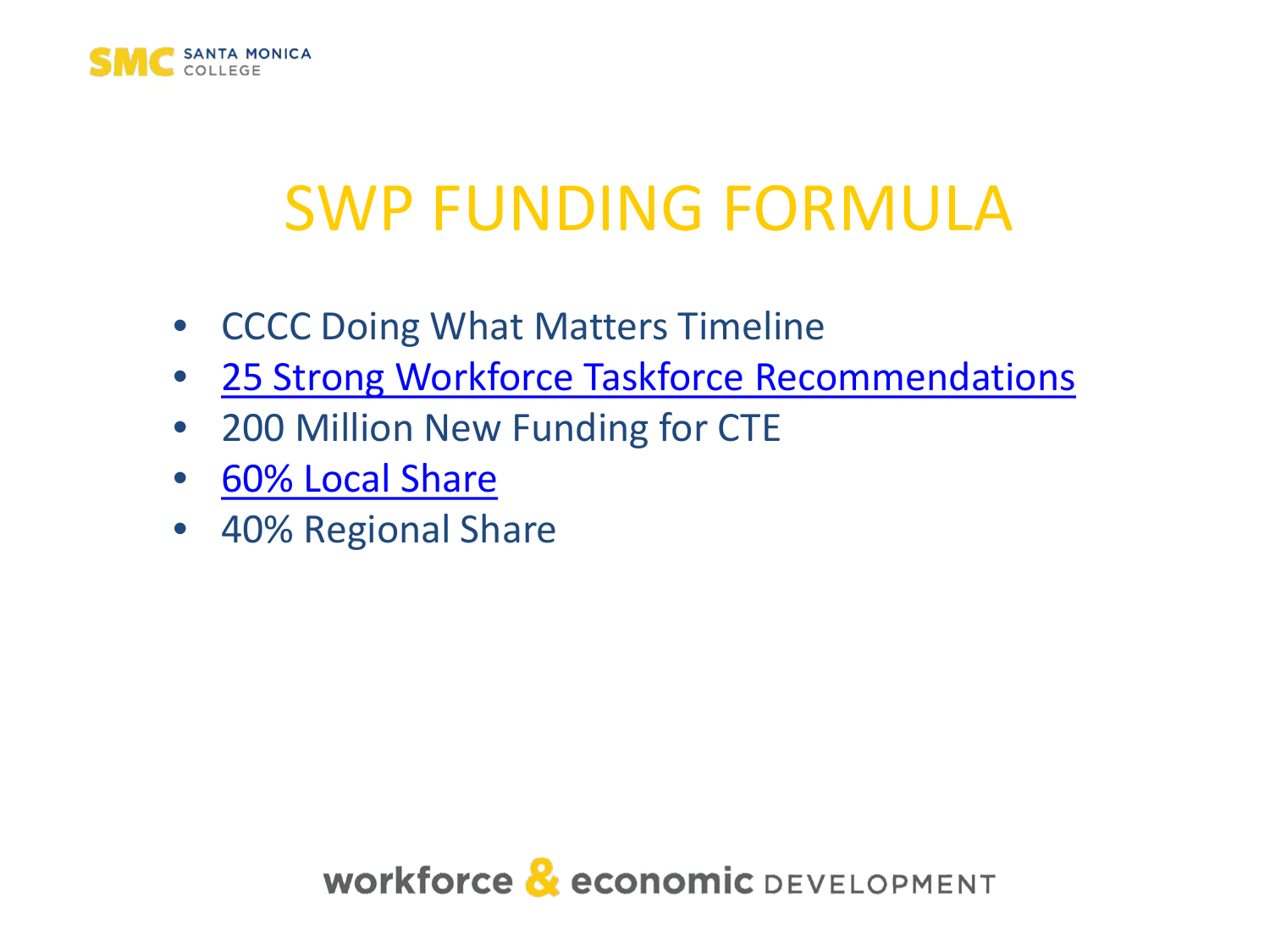

## **MC** SANTA MONICA<br>**Allocation Model for the Funds: Variables and Weighting**

|    |                                | 2016-17          | $2017 - 18 +$ |
|----|--------------------------------|------------------|---------------|
| 1. | <b>Unemployment rate</b>       | 1/3              | 1/3           |
| 2. | <b>Proportion of CTE FTEs</b>  | 1/3              | 1/3           |
| 3. | <b>Projected job openings</b>  | 1/3              | 1/6           |
| 4. | Successful workforce outcomes* | $\boldsymbol{0}$ | 1/6           |
|    |                                |                  |               |

\* [Launchboard](https://www.calpassplus.org/LaunchBoard/Home.aspx) has already been updated for WIOA alignment.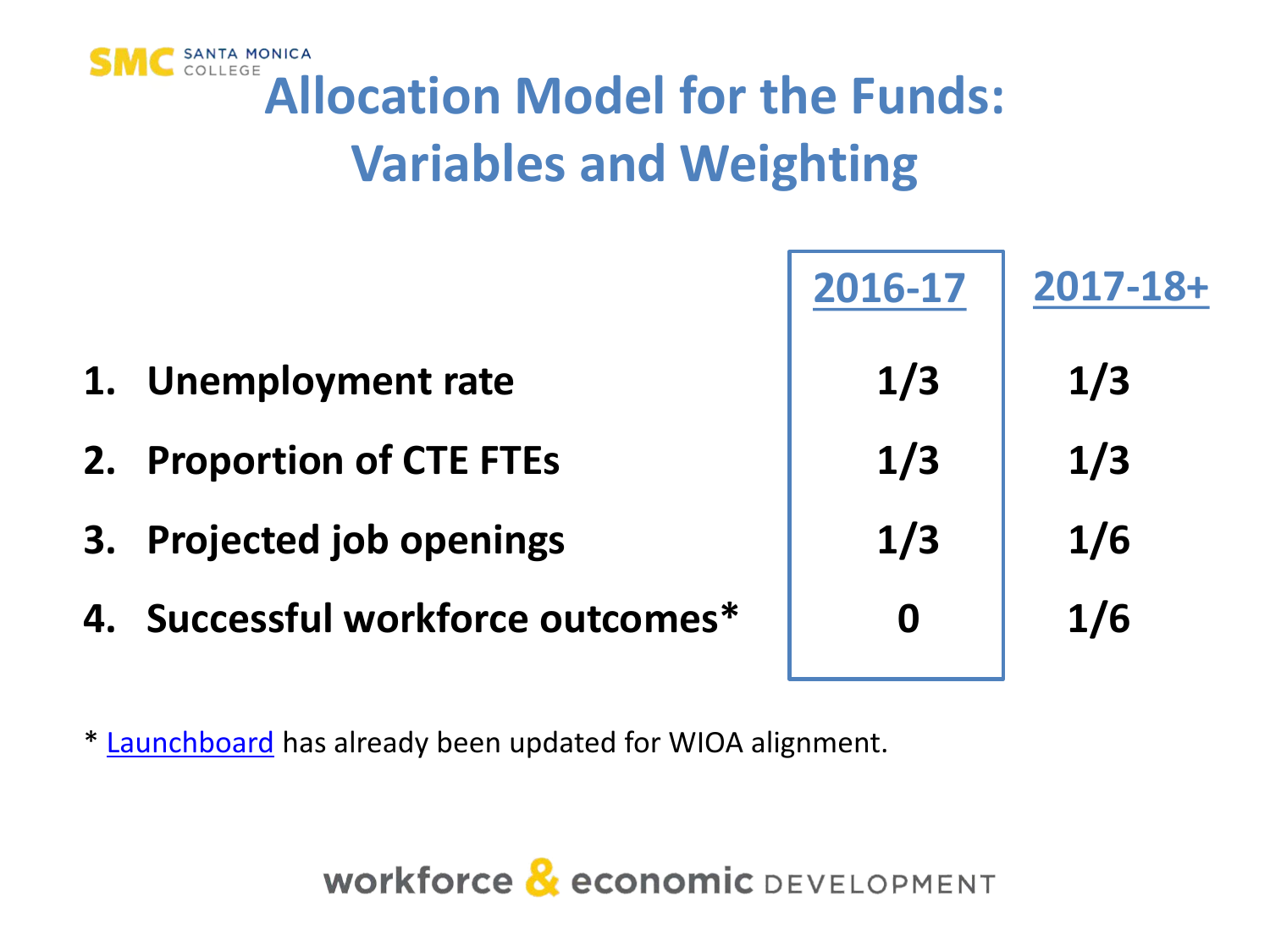

|    | <b>Strong Workforce Program</b>          |              |                           |                         |                                        |  |  |  |
|----|------------------------------------------|--------------|---------------------------|-------------------------|----------------------------------------|--|--|--|
|    | FY 2016-17                               |              |                           |                         |                                        |  |  |  |
|    |                                          |              |                           |                         |                                        |  |  |  |
|    | <b>CTE Regional Programs (40%)</b>       | <b>SMC</b>   | <b>SMC Lead Contact</b>   | <b>WED Point Person</b> | <b>Lead College Contact</b>            |  |  |  |
|    |                                          |              | SB1070/                   |                         | Lyla Eddington/Andrea Papavero - Rio   |  |  |  |
|    | 3 Career Pathways Specialist             | \$120,000    | Maria Leon-Vazquez        | Maria Leon-Vazquez      | <b>Hondo</b>                           |  |  |  |
|    | 6 Entreprenuership                       | \$50,000     | Sal Veas                  | Sasha King              | <b>Rick Hodge - Southwest</b>          |  |  |  |
|    | 8 Teacher Prep                           | \$100,000    | Laura Manson/Gary Huff    | Tricia & Ruth           | <b>Rio Hondo</b>                       |  |  |  |
|    |                                          |              |                           |                         | Ben Goldstein/Marcia Wilson - LA Trade |  |  |  |
|    | 14 Energy Construction & Utilities       | \$65,000     | <b>Stuart Cooley</b>      | Sasha King              | Tech                                   |  |  |  |
|    | $16$ GTL                                 | \$75,000     | Sal Veas                  | Sasha King              | <b>Rick Hodges - Southwest</b>         |  |  |  |
|    | 17 Resp Therapy                          | \$120,000    | Salvador Santana          | Tricia & Ruth           | Rio Hondo/DSN                          |  |  |  |
|    | 17 Radiation Tech                        | \$220,000    | <b>Eve Adler</b>          | Tricia & Ruth           | Rio Hondo/DSN                          |  |  |  |
|    |                                          |              | <b>Fariba Bolandhemat</b> |                         |                                        |  |  |  |
|    | 18 Cloud Computing                       | \$120,000    | /Howard Stahl             | <b>Frank Dawson</b>     | Mike Slavich - Rio Hondo               |  |  |  |
|    | $UX - 2 + 2$                             | \$220,000    | <b>Chris Fria</b>         |                         |                                        |  |  |  |
| 20 |                                          |              |                           | <b>Frank Dawson</b>     | Santa Monica College                   |  |  |  |
|    | Social Media Marketing                   | \$100,000    | Sal Veas                  |                         |                                        |  |  |  |
|    |                                          | \$1,190,000  |                           |                         |                                        |  |  |  |
|    |                                          |              |                           |                         |                                        |  |  |  |
|    | 1 LA Workforce Education Center          | \$0          | <b>Tricia Ramos</b>       | <b>Tricia Ramos</b>     | Citrus College/LAOCRC                  |  |  |  |
|    | 2 Regional CTE Marketing                 | \$1,050,000  | <b>Tricia Ramos</b>       | Tricia Ramos            | Santa Monica College                   |  |  |  |
|    | CTE Regional Internships & Jobs          |              |                           |                         |                                        |  |  |  |
|    | 4 Academy                                | Ś0           | Frank Dawson/Sasha King   | Kaysha Morgan           | Alex Davis - LA City College           |  |  |  |
|    | 19 LA High Tech Bridge & Coding Bootcamp | \$26,080     | Michelle King             | <b>Frank Dawson</b>     | Alex Davis - LA City College           |  |  |  |
|    | Integrated Career & Academic Pathways    |              |                           |                         |                                        |  |  |  |
|    | 21 (iCaps)                               | \$7,800      | <b>Nancy Cardenas</b>     | <b>Nancy Cardenas</b>   | Alex Davis - LA City College           |  |  |  |
|    |                                          |              |                           |                         |                                        |  |  |  |
|    |                                          |              |                           |                         |                                        |  |  |  |
|    | <b>CTE SMC Local Programs (60%)</b>      |              |                           |                         |                                        |  |  |  |
|    | <b>CTE Marketing</b>                     |              | \$200,000                 |                         |                                        |  |  |  |
|    | Employment/Career Services/Job Placement |              | \$172,414                 |                         |                                        |  |  |  |
|    | <b>Industry Engagement Forums</b>        |              | \$200,000                 |                         |                                        |  |  |  |
|    | <b>Professional Development</b>          |              | \$63,758                  |                         |                                        |  |  |  |
|    | <b>New Program Development</b>           |              | \$200,000                 |                         |                                        |  |  |  |
|    | Indirect 4%                              |              | \$34,840                  |                         |                                        |  |  |  |
|    |                                          | <b>TOTAL</b> | \$871,012                 |                         |                                        |  |  |  |
|    |                                          |              |                           |                         |                                        |  |  |  |

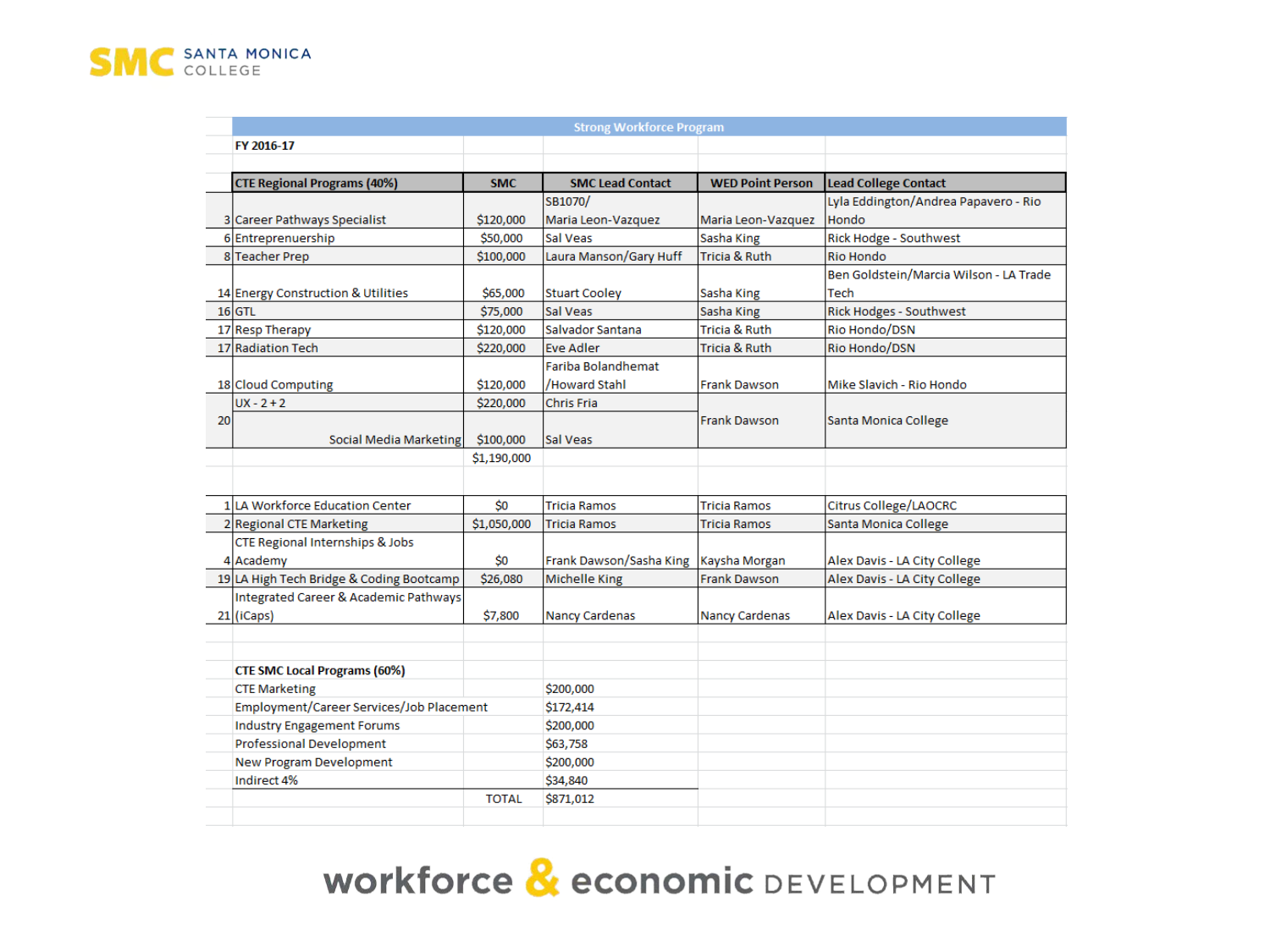

- Student Success
- Career Pathways
- Workforce Data & Outcomes
- Curriculum
- CTE Faculty
- Regional Coordination (College to College, Industry Relations, Marketing, Policy Improvement)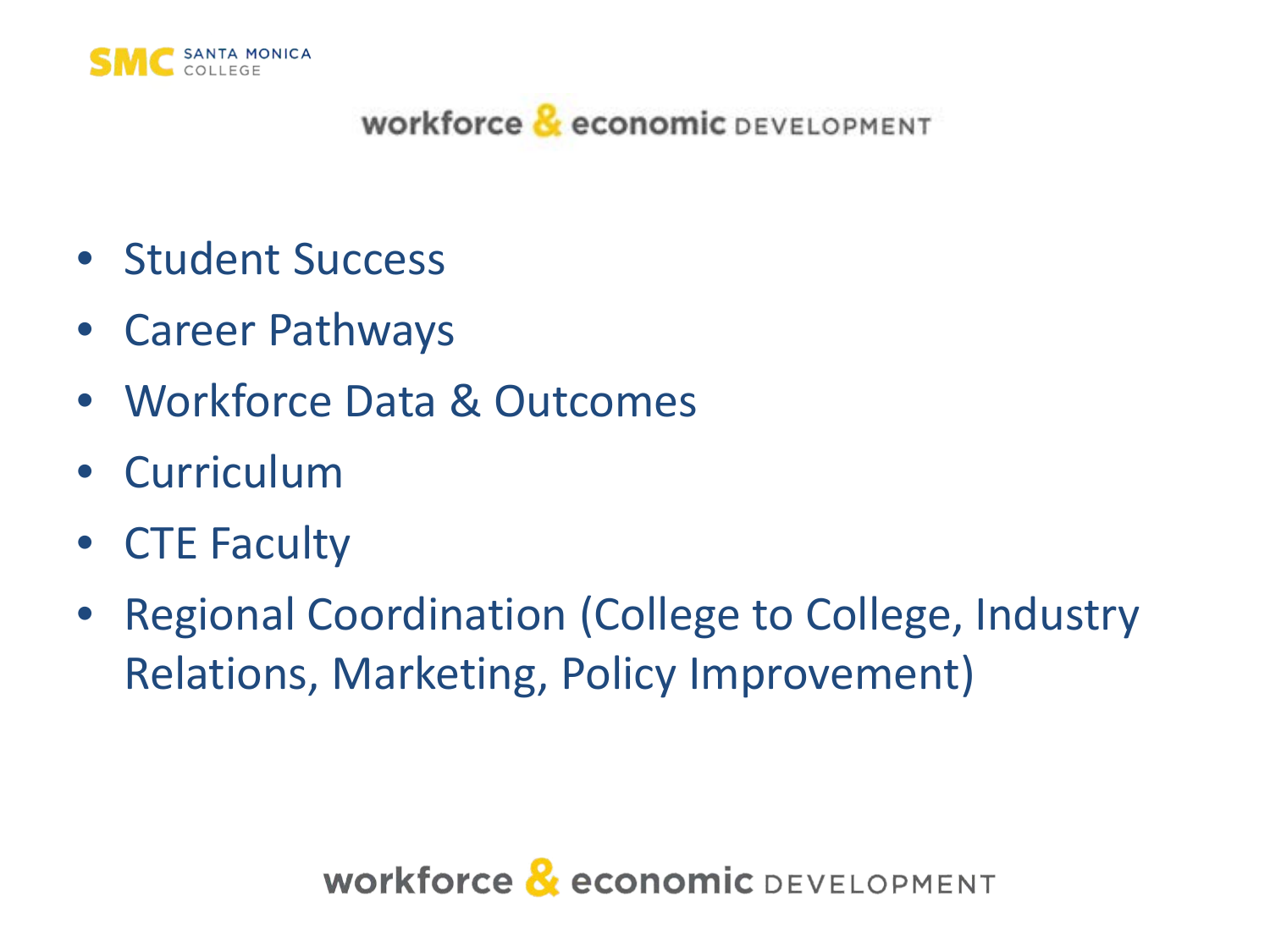

# **Metrics**

#### • **INCREASE QUANTITY**

- CTE enrollment
- **IMPROVE QUALITY**
- Skills gains
- **Completion**
- **Transfer**
- Employment rates
- Employment in field of study
- Earnings,
- Median change in earnings
- Proportion of students who attained living wages

Workforce & economic DEVELOPMENT